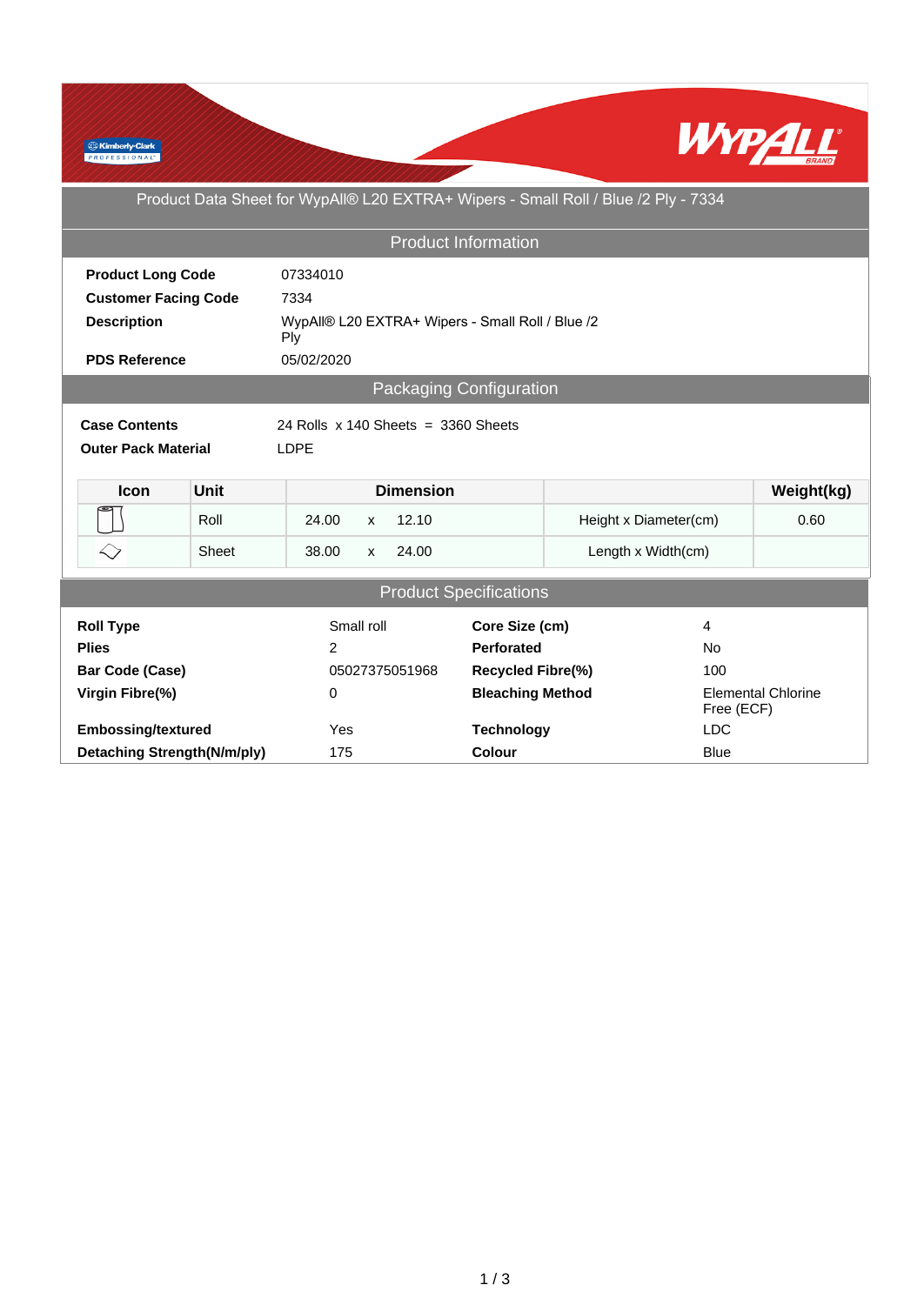## Product Data Sheet for WypAll® L20 EXTRA+ Wipers - Small Roll / Blue /2 Ply - 7334

International Standards and Symbols

|                                                                                |                                                     |                                                                                                                                                                                                                                                                                                                                                                                                                              |                                                                                                                                                                                                                                                                                                |                        | Solution            |                          |      |              |                                                                      |  |
|--------------------------------------------------------------------------------|-----------------------------------------------------|------------------------------------------------------------------------------------------------------------------------------------------------------------------------------------------------------------------------------------------------------------------------------------------------------------------------------------------------------------------------------------------------------------------------------|------------------------------------------------------------------------------------------------------------------------------------------------------------------------------------------------------------------------------------------------------------------------------------------------|------------------------|---------------------|--------------------------|------|--------------|----------------------------------------------------------------------|--|
| <b>Healthier Workplace</b>                                                     |                                                     |                                                                                                                                                                                                                                                                                                                                                                                                                              | The HEALTHY WORKPLACE PROJECT* is a comprehensive office<br>hygiene programme which helps engage employees and reduce<br>sickness.                                                                                                                                                             |                        |                     |                          |      |              | <b>Healthier</b><br>Workplace                                        |  |
| <b>Efficient Workplace</b>                                                     |                                                     |                                                                                                                                                                                                                                                                                                                                                                                                                              | Helps drive continuous improvement in operational efficiency, safety<br>and occupational heath for Automotive, Aerospace and Metal<br>Manufacturing industries.                                                                                                                                |                        |                     |                          |      |              | The Efficient<br>Workplace                                           |  |
|                                                                                |                                                     |                                                                                                                                                                                                                                                                                                                                                                                                                              |                                                                                                                                                                                                                                                                                                |                        | <b>Standard R+E</b> |                          |      |              |                                                                      |  |
|                                                                                | <b>Food Contact Regulations</b>                     |                                                                                                                                                                                                                                                                                                                                                                                                                              | This product is suitable for food contact and complies with Regulation<br>(EC) No. 1935/2004. Furthermore, nitrile rubber gloves comply with<br>Regulation (EC) No. 10/2011 and German Recommendation, BfR No.<br>XXI, and paper products comply with German Recommendation, BfR<br>No. XXXVI. |                        |                     |                          |      |              |                                                                      |  |
|                                                                                |                                                     |                                                                                                                                                                                                                                                                                                                                                                                                                              |                                                                                                                                                                                                                                                                                                |                        | <b>Trade</b>        |                          |      |              |                                                                      |  |
| FSC:<br>F1=FSCMix70%,F2=FSCRec<br>ycled,F3=FSC100%,F4=FSC<br><b>Mix credit</b> |                                                     | Forest Stewardship Council - Products carrying the Forest<br>Stewardship Council (FSC) label are independently certified, giving<br>assurance they come from forests that are managed to meet the<br>social, economic and ecological needs of present and future<br>generations. This product is FSC Certified - giving you the assurance<br>that it is made from or contains wood that comes from FSC certified<br>forests. |                                                                                                                                                                                                                                                                                                |                        |                     |                          |      |              |                                                                      |  |
| <b>ISO 14001</b>                                                               |                                                     |                                                                                                                                                                                                                                                                                                                                                                                                                              | ISO 14001 is an international environmental standard. Designed to<br>help organisations ensure that operations comply with environmental<br>laws, and; major environmental risks and liabilities are properly<br>identified, minimised and managed.                                            |                        |                     |                          |      |              | <b>SGS</b>                                                           |  |
| <b>ISO 9001</b>                                                                |                                                     |                                                                                                                                                                                                                                                                                                                                                                                                                              | This gives the requirements for quality management systems, is now<br>firmly established as the globally implemented standard for providing<br>assurance about the ability to satisfy quality requirements and to<br>enhance customer satisfaction in supplier-customer relationships.         |                        |                     |                          |      |              | <b>Merky of Registration</b><br>BALLIT IMMIGRATIST SEVEN - NO BRECOM |  |
|                                                                                |                                                     |                                                                                                                                                                                                                                                                                                                                                                                                                              |                                                                                                                                                                                                                                                                                                |                        | Packaging           |                          |      |              |                                                                      |  |
| <b>Unit Of Sale</b>                                                            |                                                     |                                                                                                                                                                                                                                                                                                                                                                                                                              | Case                                                                                                                                                                                                                                                                                           | Net Weight(kg)         |                     |                          | 14.1 |              |                                                                      |  |
| Max Weight(kg)                                                                 |                                                     | 16.29<br><b>Case Dimension</b><br>(LXWXH)(cm)                                                                                                                                                                                                                                                                                                                                                                                |                                                                                                                                                                                                                                                                                                |                        |                     | 48.4 x 36.3 x 48         |      |              |                                                                      |  |
| <b>Inner Pack Material</b>                                                     |                                                     |                                                                                                                                                                                                                                                                                                                                                                                                                              |                                                                                                                                                                                                                                                                                                | Paper                  |                     |                          |      |              |                                                                      |  |
| <b>Pallet Type</b>                                                             | LxWxH (m)                                           |                                                                                                                                                                                                                                                                                                                                                                                                                              |                                                                                                                                                                                                                                                                                                | <b>Cases per Layer</b> |                     | <b>Layers per Pallet</b> |      |              | <b>Cases per Pallet</b>                                              |  |
| S <sub>2</sub>                                                                 |                                                     |                                                                                                                                                                                                                                                                                                                                                                                                                              | 1.20 x 1.00 x 1.12<br>6<br>2<br><b>Related Products</b>                                                                                                                                                                                                                                        |                        |                     |                          |      | 12           |                                                                      |  |
|                                                                                |                                                     |                                                                                                                                                                                                                                                                                                                                                                                                                              |                                                                                                                                                                                                                                                                                                |                        |                     |                          |      |              |                                                                      |  |
| <b>Product</b><br>Code                                                         |                                                     |                                                                                                                                                                                                                                                                                                                                                                                                                              | <b>Description</b>                                                                                                                                                                                                                                                                             |                        |                     |                          |      |              | Recommen-<br>dation                                                  |  |
|                                                                                | <b>Fits Dispenser</b>                               |                                                                                                                                                                                                                                                                                                                                                                                                                              |                                                                                                                                                                                                                                                                                                |                        |                     |                          |      |              |                                                                      |  |
| 7041                                                                           | WYPALL* Wiper Dispenser - Small Roll / White /25 cm |                                                                                                                                                                                                                                                                                                                                                                                                                              |                                                                                                                                                                                                                                                                                                |                        |                     |                          |      | $\checkmark$ |                                                                      |  |